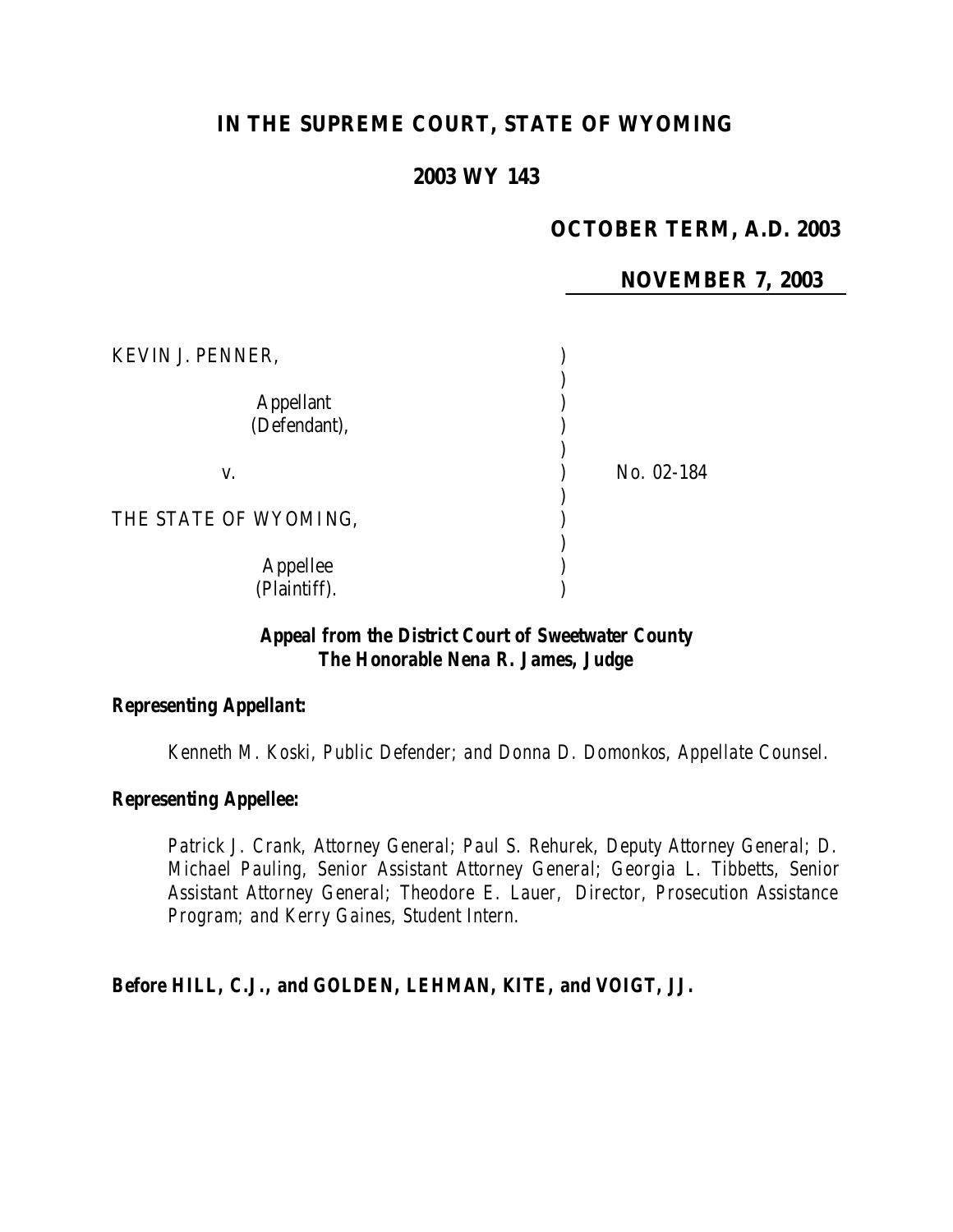### **VOIGT, Justice.**

[¶1] This is an appeal from the restitution ordered in a burglary case. We reverse and remand for deletion of the restitution order from the judgment and sentence because the order included restitution for crimes to which the appellant did not plead guilty or *nolo contendere* or admit to having committed, and did not include restitution for the crime to which the appellant did plead.

#### *ISSUE*

[¶2] Did the district court abuse its discretion or commit procedural error by ordering the appellant to pay restitution for crimes to which he did not plead guilty or *nolo contendere* or admit to having committed?

#### *FACTS*

[¶3] On December 28, 2001, the appellant, Kevin J. Penner, was charged with three counts of burglary. Although the Information did not identify any victims or locations, the Affidavit in Support of Information detailed burglaries at three businesses—Minute Man Muffler, Six States Distributors, and Baker Tools—and mentioned a fourth at Weatherford Lamb. At arraignment, the appellant pled not guilty to all three counts.

[¶4] A change-of-plea hearing took place several months after the arraignment, during which hearing the following oral plea agreement was announced, in pertinent part:

> [DEFENSE COUNSEL]: Your Honor, contingent on Mr. Penner's expected plea, I guess the counts are all identical, so I guess [he would plead] to count one, [and] counts[] two and three would be dismissed. His plea would be that of nolo contendere, your Honor. I'm sorry. He would receive a sentence of not less than two years nor more than four years at the Wyoming State Penitentiary. He would pay the mandated hundred dollars to the crime victims fund. The issue of public defender –

> > THE COURT: Ten dollars court costs.

[DEFENSE COUNSEL]: Yes, your Honor, I'm sorry.

THE COURT: Court automation fee.

[DEFENSE COUNSEL]: *Your Honor, he would – the court – probably restitution, and there's public defender fees.*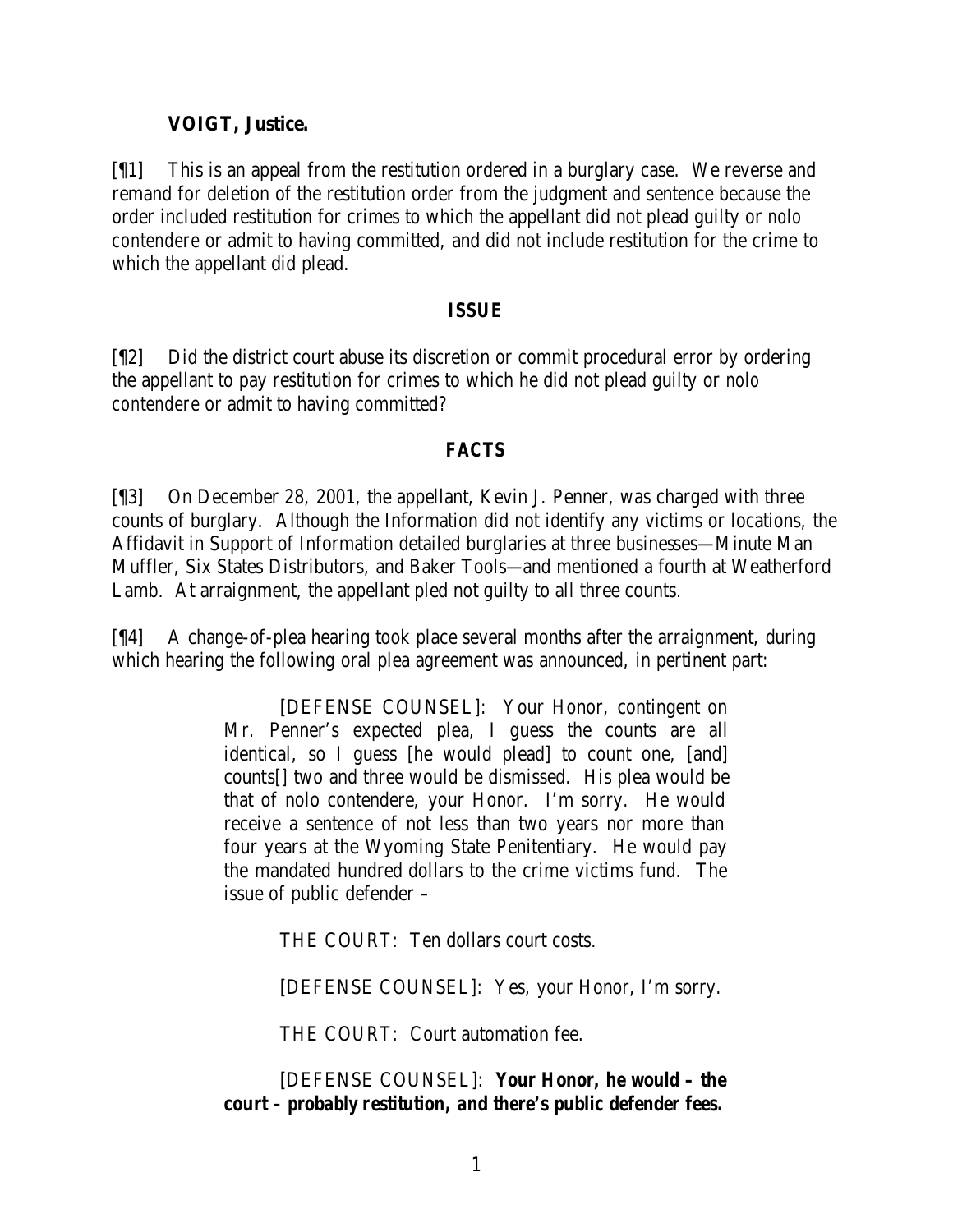*I would ask the court to make a finding that my client lacks the ability to pay those, given his six months of prior incarceration unemployment at that time, I guess at a minimum of approximately 18 months of future incarceration. But that was not agreed upon so the state's certainly free to ask for restitution.*

(Emphasis added.) As a factual basis for the plea, the prosecutor referred to the facts set forth in the Affidavit in Support of Information and identified the victim of the count to which the plea was entered as being Minute Man Muffler.

[¶5] The presentence investigation report (PSI) was prepared before the change-of-plea hearing was held, and it contained a description of all the burglaries mentioned in the Affidavit in Support of Information. However, the PSI contained no restitution information and indicated only that victim impact statements would be provided as addenda when received.

[¶6] At the subsequent sentencing hearing, defense counsel stated "we're waiving public defender fees due to the inability to pay,"<sup>1</sup> and "restitution we wanted to discuss and argue with the court." The State then submitted an exhibit, to which were attached numerous invoices, listing the following restitution amounts:

| Jason Kirk                   |       | \$6,188.69 |
|------------------------------|-------|------------|
| <b>Weatherford Lamb</b>      |       | 343.58     |
| <b>Cilensek Construction</b> |       | 1,000.00   |
| <b>Richard Crouch</b>        |       | 732.00     |
|                              | TOTAL | \$7,955.07 |

<sup>&</sup>lt;sup>1</sup> As an aside, we would note that public defender fees do not belong to the public defender's office and cannot simply be waived. The Public Defender Act, Wyo. Stat. Ann. §§ 7-6-101 – 7-6-114 (LexisNexis 2003) and W.R.Cr.P. 44 contemplate a judicial determination of inability to pay. In the instant case, the district court based its decision not to order the payment of public defender fees on this waiver rather than upon the required determination of ability to pay.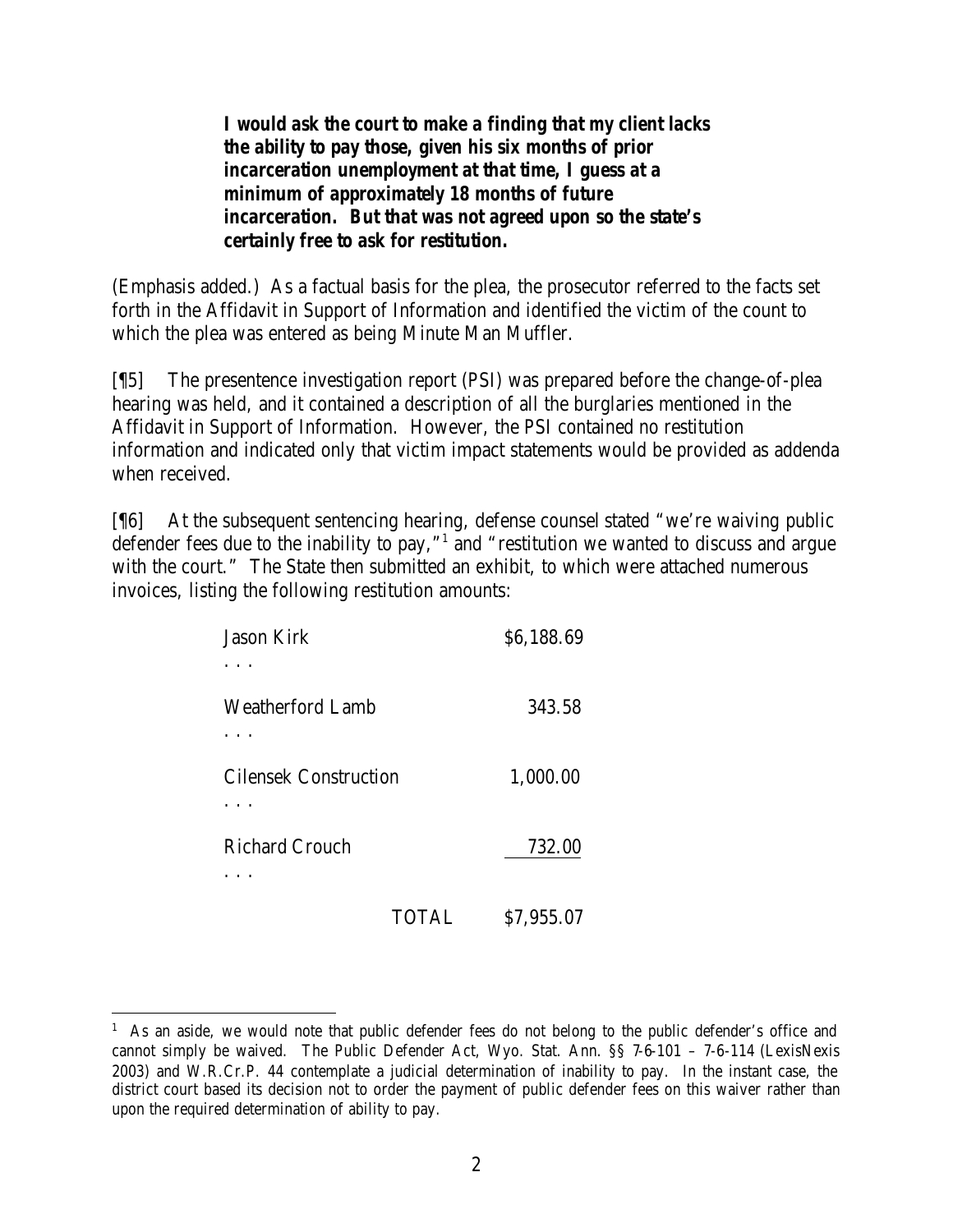Minute Man (John and Jeff Grossnickle) had over \$15,000.00 in restitution. However, there was no paperwork submitted by the victims. $[2]$ 

#### **STANDARD OF REVIEW**

[¶7] We recently reiterated our standard of review of restitution orders:

Appellate review of ordered restitution is confined to a search for procedural error or a clear abuse of discretion. *Aldridge v. State,* 956 P.2d 341, 343 (Wyo.1998). The amount of restitution fixed by the trial court should be supported by evidence sufficient to afford a reasonable basis for estimating the loss. *Hilterbrand v. State,* 930 P.2d 1248, 1250 (Wyo.1997). A challenge to the amount of restitution set by the court must demonstrate an abuse of discretion. "Judicial discretion is a composite of many things, among which are conclusions drawn from objective criteria; it means a sound judgment exercised with regard to what is right under the circumstances and without doing so arbitrarily or capriciously." *Brock v. State,* 967 P.2d 26, 27 (Wyo.1998) (quoting *Vaughn v. State,* 962 P.2d 149, 151 (Wyo.1998)). We have held that a victim impact statement, such as that incorporated into the Presentence Report in this case, is credible evidence upon which a trial court may impose a restitution amount. *Stowe v. State,* 10 P.3d 551, 553 (Wyo.2000).

*Brown v. State,* 2003 WY 72, ¶ 9, 70 P.3d 238, 241 (Wyo. 2003). As explained in *Merkison v. State,* 996 P.2d 1138, 1141 (Wyo. 2000) (emphasis in original), however, there is a distinction between the standard of review of factual challenges to the amount of restitution ordered and challenges to the authority of the court to make a restitution award:

> The distinction between whether a defendant is making a factual challenge to an order of restitution or whether he is challenging the authority of the trial court to make a particular award of restitution is an important one. Challenges to the *factual* basis of an award of restitution can be waived in

<sup>2</sup> The amount attributed to Jason Kirk is not, within the hearing transcript or the record, related to a particular victim. The amounts listed for Cilensek Construction and Richard Crouch are related to the Six States Distributors burglary. The fact that the total figure is incorrect was later duly noted by the district court.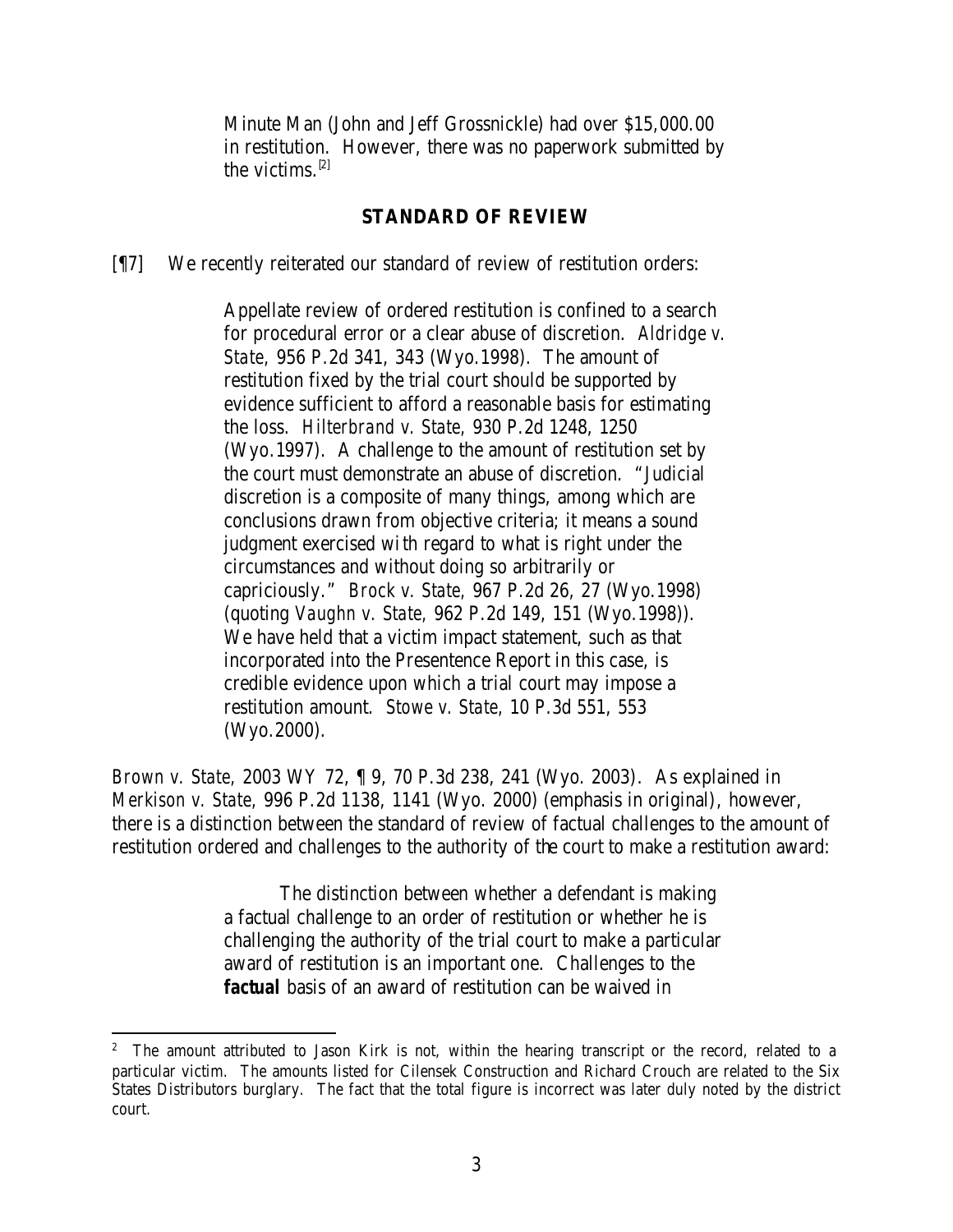certain circumstances by the defendant's voluntary actions, such as entering into a plea agreement, and then failing to make any objection at sentencing, as occurred in *Meerscheidt* [*v. State,* 931 P.2d 220 (Wyo.1997)]. *See also Aldridge v. State,* 956 P.2d 341, 343 (Wyo.1998). Outside the context of a plea agreement, the failure to object to a factual determination in the awarding of restitution results in an appellate review for plain error. *See Gayler v. State,* 957 P.2d 855, 857 (Wyo.1998). In contrast, a challenge by a defendant to the *authority* of a trial court to make a particular award of restitution is reviewed on appeal under a *de novo* statutory interpretation standard whether or not the defendant objected or entered into a plea agreement. *Meerscheidt,* 931 P.2d at 223-224, 226-227. While not explicit in our decision in *Meerscheidt,* the reason for conducting a *de novo* review under such circumstances is that a court has only that authority to act which is conferred by the subject statute.

#### **DISCUSSION**

[¶8] The legislature has created a clear mandate and procedure for the collection of restitution in criminal cases in Wyoming. As part of sentencing, "the prosecuting attorney shall present to the court any claim for restitution submitted by any victim." Wyo. Stat. Ann. § 7-9-103(a) (LexisNexis 2003). In turn, the court is to "order a defendant to pay restitution to each victim . . . unless the court specifically finds that the defendant has no ability to pay . . .." Wyo. Stat. Ann. § 7-9-102 (LexisNexis 2003). A "victim" is defined as "a person who has suffered pecuniary damage as a result of a defendant's criminal activities." Wyo. Stat. Ann. § 7-9-101(a)(v) (LexisNexis 2003). And finally, "criminal activity" means "*any crime for which there is a plea of guilty, nolo contendere or verdict of guilty upon which a judgment of conviction may be rendered and includes any other crime which is admitted by the defendant, whether or not prosecuted*." Wyo. Stat. Ann. § 7-9-101(a)(i) (emphasis added).

[¶9] This statutory language leads directly to the problem in this case. The victim of the burglary to which the appellant pled *nolo contendere*, and for which he was convicted, submitted no restitution information to the prosecuting attorney for presentation to the district court.<sup>3</sup> Consequently, the district court did not order restitution paid to that victim.

<sup>&</sup>lt;sup>3</sup> The prosecutor explained to the district court that the victim did not submit restitution information because he did not believe he would get anything out of the appellant.